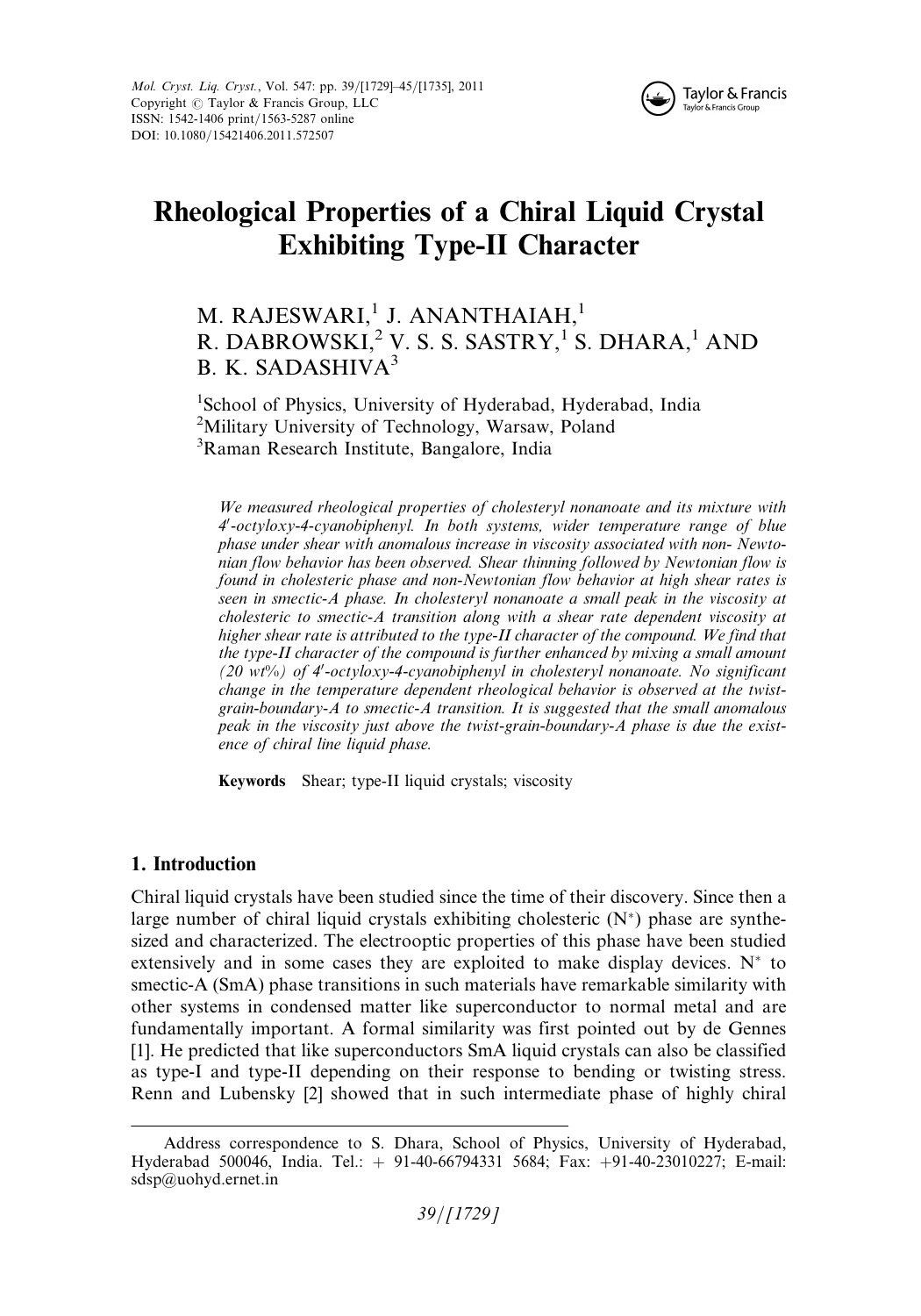$40/[1730]$  M. Rajeswari et al.

materials smectic blocks are separated by twist grain boundaries (TGB) and experimentally they were discovered by Goodby et al. in a highly chiral compound [3]. Subsequently, a variety of such TGB phases like  $TGB_A$ ,  $TGB_C$ ,  $UTGB_{C^*}$ (undulated-twist-grain-boundary- $C^*$ ) are also reported in many other compounds including mixtures of chiral and nonchiral compounds [4–6].

In this context, some of the studies suggested the presence of a TGBA phase in cholesteryl nonanoate, though thermodynamically stable phase is not observed through optical polarizing microscopy or by calorimetric measurements. Nastishin et al. [7] suggested the existence of chiral line liquid  $(N^*_{L})$  and TGB<sub>A</sub> phase in this compound from the defect studies, and this was supplemented by the rheological measurements by Asnacois et al. [8].

In this paper we report the measurement of shear viscosity  $(\eta)$ , storage  $(G')$  and  $\log(G'')$  modulus, as functions of shear rate and temperature in cholesteryl nonanoate (CN) and its mixture with 4'-octyloxy-4-cyanobiphenyl (8OCB). We report: (i) anomalous viscoelastic behavior of the blue phases, (ii) widening of the blue phase under shear and (iii) anomalous viscosity at  $N^*$ -SmA transition.

#### 2. Experimental Methods

Cholesteryl nonanoate (CN) and 4'-octyloxy-4-cyanobiphenyl (8OCB) were synthesized in our laboratory, and have the following phase sequences observed on cooling: I 90.4°C N\* 73.4°C SmA (CN) and I 79.5°C N 66.5°C SmA 54.5°C Cr. (8OCB). 80 wt% of CN and 20 wt% of 8OCB were dissolved in chloroform, and sonicated for several hours, and evaporated slowly to prepare the mixture. The measurement of transition temperatures and the heat of transitions were made by using a differential scanning calorimeter (DSC) (Perkin-Elmer), which was calibrated against the Indium standard. For each DSC measurement 6 mg of sample was used with a scanning rate  $5^{\circ}$ C/min. Textures were observed by using an optical polarizing microscope (Olympus BX-51) fitted with a digital camera and Mettler heating stage. Rheological measurements were performed using a Rheometer (Anton Paar MCR 501) with plate–cone geometry (diameter  $25 \text{ mm}$ , cone angle  $1^{\circ}$  and with a minimum gap of 50 *m*m between the plate and the truncated cone).

The temperature of the sample was controlled within an accuracy of  $0.02^{\circ}$ C by a Peltier temperature controller fitted with a hood for the uniformity of the sample temperature, and no measurable temperature gradient was observed. Calibration of the temperature controller was checked by measuring rheological properties of some standard liquid crystalline materials. All the measurements were made on cooling the sample from the isotropic phase.

#### 3. Results and Discussion

The storage  $(G')$  and loss  $(G'')$  moduli were measured as a function of temperature and these are shown along with the calorimetric data in Figure 1(a).

Two clear peaks between I to  $N^*$  except the blue phases and  $N^*$  to SmA transitions are detected in the DSC measurements. In the isotropic phase,  $G' < G''$  and both increases sharply as the temperature is lowered from the isotropic phase. In the cholesteric phase  $G' > G''$  and they increase sharply at N<sup>\*</sup>-SmA transition. Between the phases I and  $N^*$  both  $G'$  and  $G''$  exhibit broad peaks superimposed with multiple narrow peaks. Though the exact transition temperatures from I to BP and to  $N^*$  could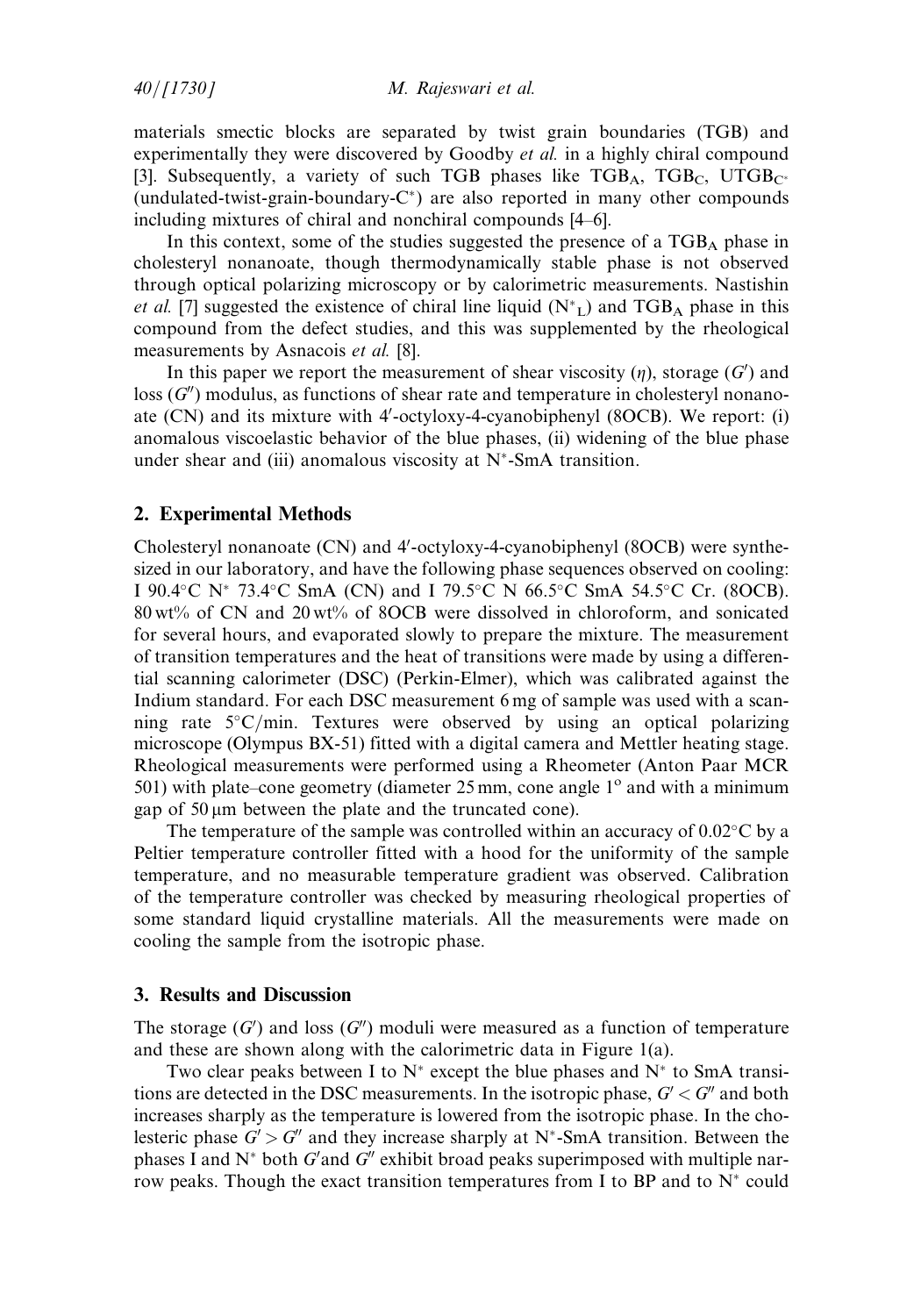

**Figure 1.** (a) Variation of storage modulus,  $G'$  (open circles) and loss modulus,  $G''$  (open triangles) at strain amplitude  $\gamma = 5\%$  and  $\omega = 1$  rad/s and differential scanning calorimetric scan (solid line) of pure cholesteryl nonanoate (CN) as a function of temperature. (b) Variation of shear viscosity ( $\eta$ ) of CN as a function of temperature at various shear rate ( $\dot{\gamma}$ ).

not be detected from the present rheometric measurements nevertheless it is clear that under shear the temperature range between I and  $N^*$  is broadened compared with the sharper transition  $(\sim 0.7\degree C)$  as seen in the present DSC data or reported earlier [9]. The finer structure in  $G'$  and  $G''$  data within this temperature region may be a pointer to the existence of multiple blue phases bound by the I and  $N^*$ phases. The overall broadening without any fine structures of the blue phases with increasing shear rate was also reported by Negita et al. from the viscosity measurements [10].

Measurement of storage modulus of the blue phases using a torsional oscillation method was also reported by Kleiman *et al.* [9]. Transitions among the blue phases were detected even though no such broadening was reported. The stiffnesses of the blue phases are comparable to that of the SmA phase (i.e.,  $G'_{BPs} \sim G'_{SmA}$ ), and is attributed to presence of many dislocations in both the phases [9].

We show the variation of shear viscosity as a function of temperature at various shear rate ( $\dot{y}$ ) in Figure 1(b). Two distinguishable viscosity peaks between the I to N<sup>\*</sup> and  $N^*$  to SmA transitions are observed. Viscosities (*n*) of BPs and SmA phases are much larger compared with that of N<sup>\*</sup> phase. For example,  $\eta$  at 91°C, 80°C and 65°C are 3 Pa s, 0.1 Pa s and 4.2 Pa s respectively. Further, at higher  $\dot{\gamma}$  e.g.,  $\dot{\gamma} = 15 \,\mathrm{s}^{-1}$ , splitting of I-N\* peak and a small shifting of the N\*-SmA viscosity peak towards the lower temperature is observed. Temperature dependent  $\dot{\gamma}$  versus shear stress of CN was also studied by Asnacios et al. [8] and they suggested the possibility of existence of a TGB<sub>A</sub> phase between the N<sup>\*</sup> to SmA transition and of course no such phase was observed through polarizing microscopy.

Furthermore we prepared a mixture of 80 wt% of CN and 20 wt% of 8OCB and interestingly found that it exhibits the following phase sequences: I 82.4 $\rm ^{\circ}C$  N $\rm ^{\ast}$  62.3 $\rm ^{\circ}C$ TGB<sub>A</sub> 61.8°C SmA on cooling, as seen under a polarizing microscope. Textures of TGBA phase in planar and homeotropic cell are shown in Figure 2. In planar cell, a typical texture of  $TGB_A$  phase with relatively large pitch is seen (Fig. 2(a)). The helix axis is perpendicular to the glass plate and different colours appear due to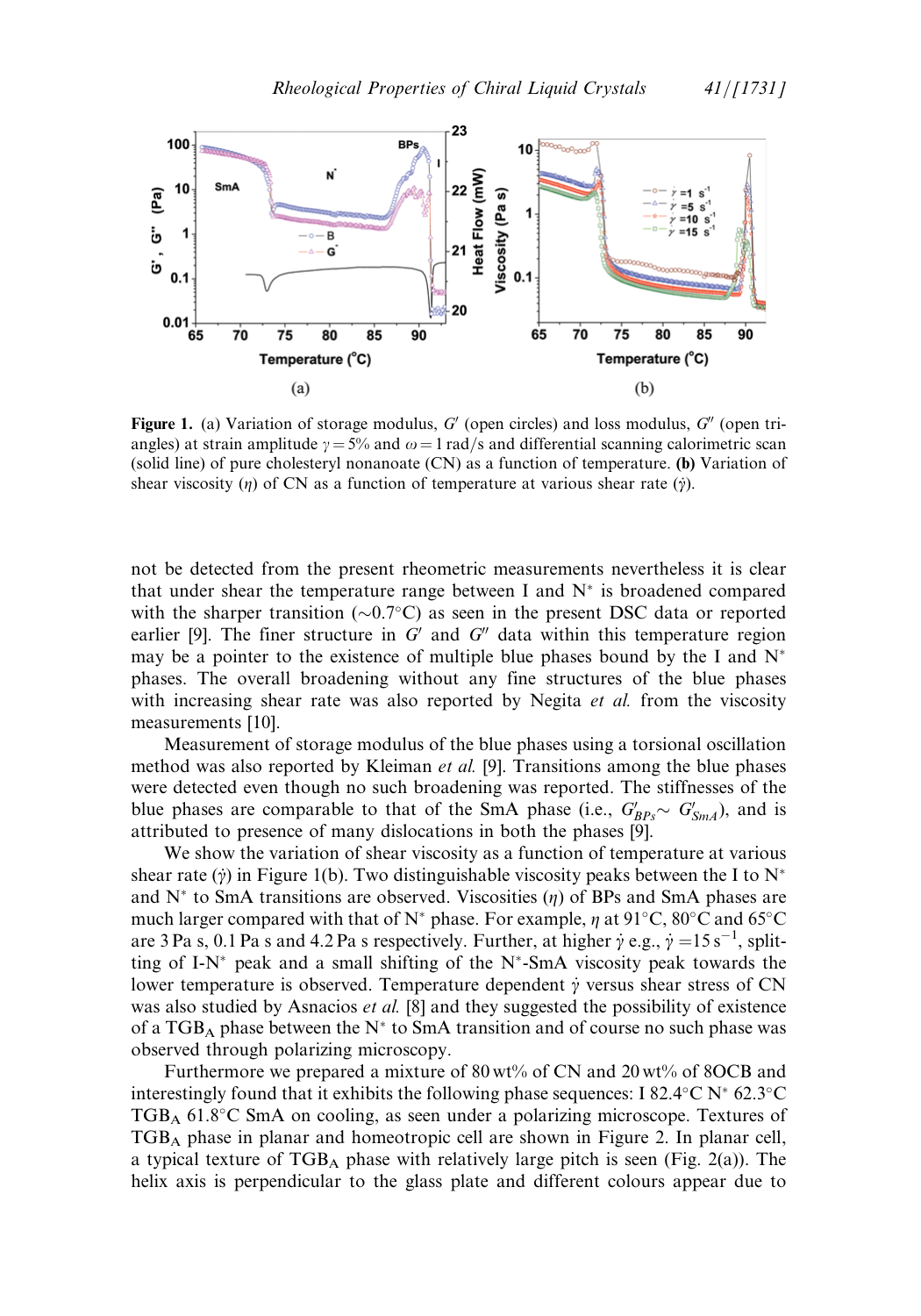

Figure 2. Photomicrographs of  $TGB_A$  phase (a) in planar cell at 62.2 $\degree$ C on cooling (b) in homeotropic cell at 63.3°C during heating from the SmA phase. (Figure appears in color online.)

the coexistence of different twisted states under cooling. In homeotropic cell (Fig. 2(b)) SmA planes are parallel to the substrate and appear dark. The SmA phase was then heated slowly and bright filaments started growing in the dark background. Similar textures in homeotropic cell in the case of other compounds showing TGBA phase were also reported [5].

DSC scan along with the measurements of  $G'$  and  $G''$  of the mixture as a function of temperature are shown in Figure 3(a). Temperature dependence of  $G'$  and  $G''$ are almost similar to that of the pure compound as discussed earlier. In the DSC thermogram the blue phases could not be resolved between I to  $N^*$  transition. Similarly individual peaks of  $N^*$ -TGB<sub>A</sub>-SmA transition were not detected through DSC; instead the profile was a single broad peak. Such broad peaks bracketing the transition  $N^*$ -TGB<sub>A</sub>-SmA were also reported for pure compounds [11,12]. It is anticipated that this broad peak is due to the occurrence of a  $TGB<sub>A</sub>$ -like short range order called chiral line liquid (or  $N^*$ <sub>L</sub>) phase. Further, in a high resolution a.c calorimetric study [11], a slight slope change superimposed on the broad peak was



Figure 3. (a) Variation of storage modulus,  $G'$  (open circles) and loss modulus,  $G''$  (open triangles) at strain amplitude  $\gamma = 5\%$  and  $\omega = 1$  rad/s and differential scanning calorimetric scan (solid line) of the mixture  $(20 \text{ wt\% } 80 \text{ CB and } 80 \text{ wt\% } \text{ CN})$  as a function of temperature. (b) Variation of shear viscosity  $(\eta)$  of the mixture as a function of temperature at various shear rate ( $\dot{y}$ ). Black bars indicate the temperature range of TGB<sub>A</sub> phase.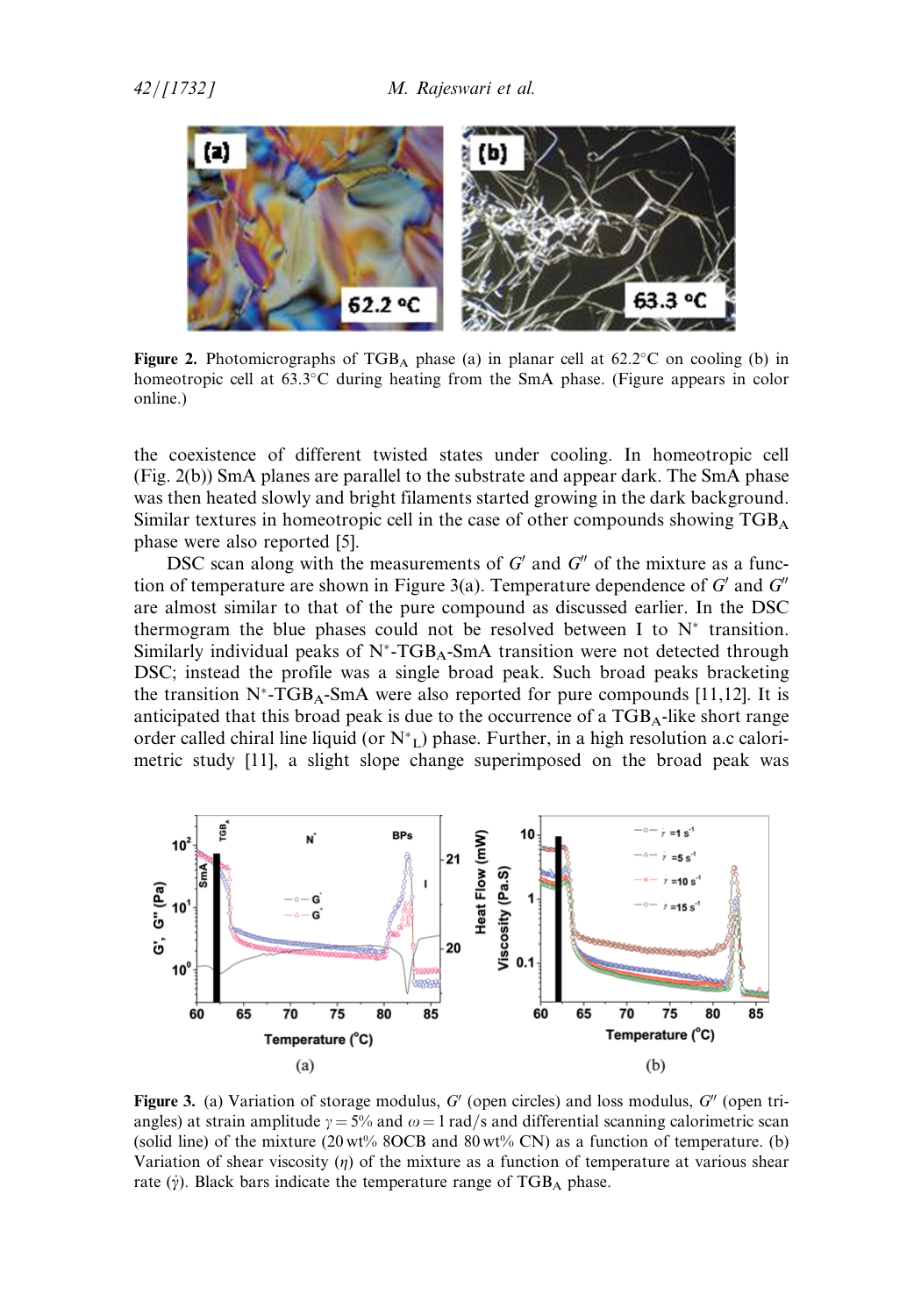reported, suggesting a phase sequence:  $N^* \cdot N^* L^* TGB_A$ -SmA. Variation of  $\eta$  with temperature of the mixture is presented in Figure 3(b). The viscosity decreases with increasing  $\dot{\gamma}$  and N<sup>\*</sup> exhibits Newtonian and SmA phase exhibits non-Newtonian flow behavior at higher  $\dot{\gamma}$ . Distinguishable viscosity peaks between I to N<sup>\*</sup> and N<sup>\*</sup> to SmA transition are observed. Similar temperature dependent viscosity of cholesteryl myristate (CM) with pronounced peaks at the transitions were also reported [13]. However, occurrence of  $TGB<sub>A</sub>$  is not known in CM. In the present mixture we note that the  $TGB<sub>A</sub>$  appears reasonably below the anomalous viscosity peak with no significant change in the viscosity across  $N^*_{L}$ -TGB<sub>A</sub>-SmA transitions.

The variation of  $\eta$  with  $\dot{\gamma}$  for both the pure and the mixture at various temperatures is shown in Figure 4. The viscosities of the I phase  $(91^{\circ}C \text{ in Fig. 4(a)}$ and 84.5°C in Fig. 4(b)) is independent of shear rate showing a Newtonian behavior. At 86°C (Fig. 4(a)) and at 73.5°C (Fig. 4(b)) the N<sup>\*</sup> phase exhibits shear thinning followed by a Newtonian flow behavior beyond  $\dot{\gamma} \approx 40 \,\mathrm{s}^{-1}$ . The shear thinning is due to the strong shear induced alignment of the liquid crystal director. In cholesteric liquid crystals in the absence of field the director commonly tend to be parallel to the shear (flow) direction and hence the measured viscosity represent Miesowicz viscosity  $\eta_2$  [14].

Viscosities are much higher in the SmA phase in both the samples compared to the N<sup>\*</sup> phase. For example,  $\dot{\gamma}$  at  $0.1 s^{-1} \eta_{SmA}/\eta_{N^*} \sim 80$ , (at  $86^{\circ}$ C and  $65^{\circ}$ C) and  $\eta_{SmA}/\eta_{N^*} \sim 310$  (73.5°C and 57.5°C) where  $\eta_{SmA}$  and  $\eta_{N^*}$  are the viscosities of the SmA and  $N^*$  phase (Fig. 4(a) and Fig. 4(b)), respectively. Further it is noticed that in the  $N^*$  phase,  $\dot{y}$  above which the sample becomes non-Newtonian is decreased as the temperature is reduced towards the SmA phase. For example, Newtonian flow is observed above  $\dot{\gamma} \approx 40s^{-1}$  at  $86^{\circ}$ C and  $\dot{\gamma} \approx 10s^{-1}$  at 72.5°C respectively in Figure 4(a). Similar phenomena are observed in Figure 4(b). This is attributed to the larger pitch at lower temperature. Similar pitch-dependent shear thinning behavior is known for other cholesteric liquid crystals [15].

In the SmA phase viscosity decreases steadily with increasing shear rate showing non-Newtonian flow behavior up to  $\dot{\gamma} = 10^3 \,\mathrm{s}^{-1}$  in both the cases. In the blue phases



Figure 4. (a) Variation of shear viscosity of CN as a function of shear rate ( $\dot{y}$ ) at various temperatures. (b) Variation of shear viscosity of the mixture as a function of shear rate  $(\dot{y})$ at various temperatures. Before every measurement the sample was heated to isotropic phase and cooled to the desired temperatures.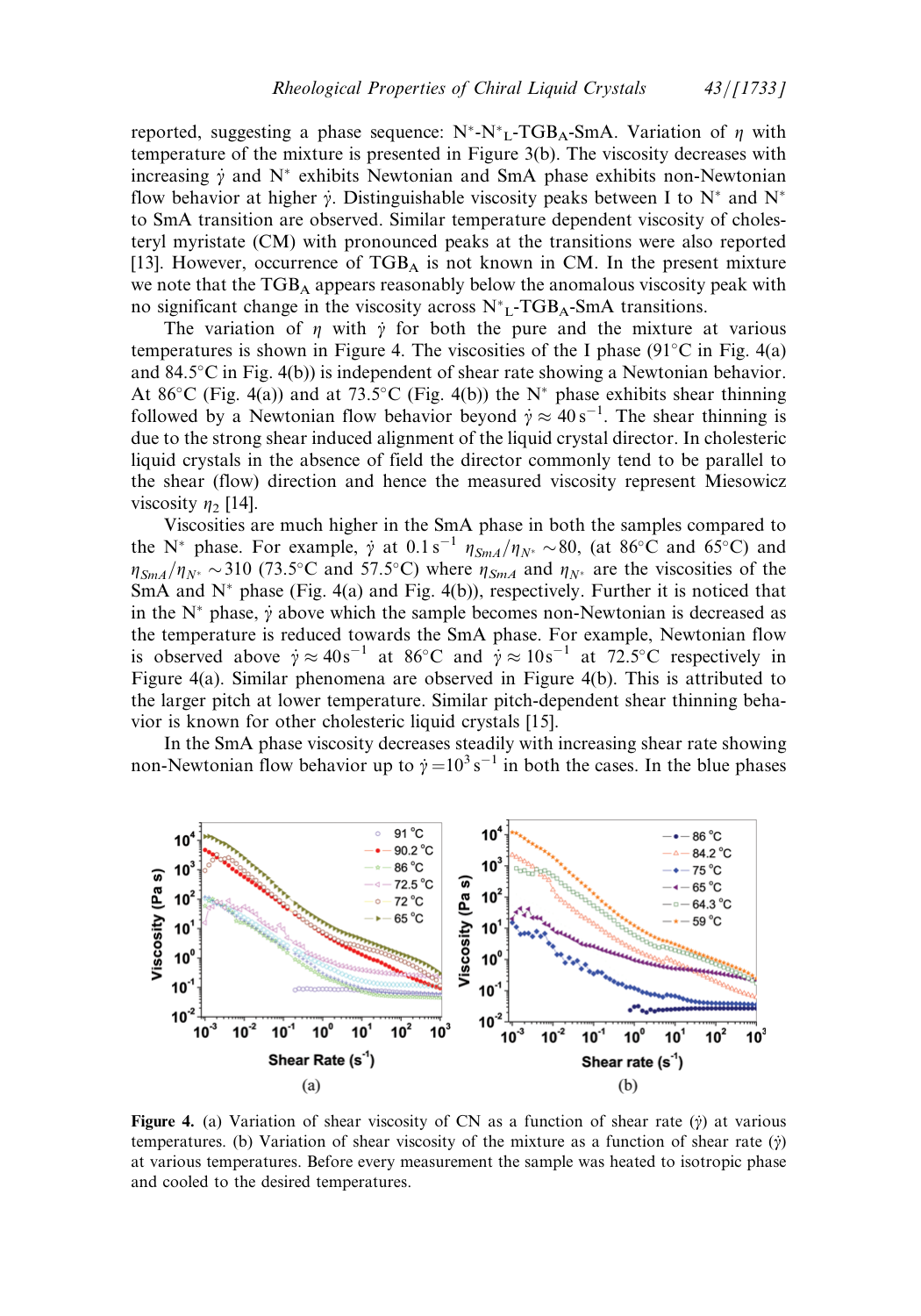$44/[1734]$  M. Rajeswari et al.

 $(90.2^{\circ}$ C in Fig. 4(a) and 82.7 $^{\circ}$ C in Fig. 4(b)) the viscosities decrease rapidly accompanied by a non-Newtonian behavior, and their values become almost comparable to the values of viscosity of the  $N^*$  phase indicating that the flow behavior of blue phases is similar to the  $N^*$  phase. An interesting shear rate dependent viscosity is observed in both the samples at the  $N^*$ -SmA transition temperatures. At low shear rate it exhibits shear thinning accompanied by the Newtonian behavior with viscosity similar to the values of SmA phase (72.5 $\degree$ C in Fig. 4(a) and 63.5 $\degree$ C in Fig. 4(b)), suggesting the existence of an intermediate phase that possesses higher viscosities like SmA and flow behavior similar to  $N^*$  phase. This intermediate phase was identified as twist grain boundary ( $TGB<sub>A</sub>$ ) by Nastishin *et al.* from the observation of defects in freely suspended droplets [7]. This observation was also supported by other rheological measurements [8]. However, in our mixture we clearly observe that the viscosity peak appears at the  $N^*$ -SmA transition (Fig. 3(b)) and TGB<sub>A</sub> phase appears at lower temperature with a very narrow  $(\sim 0.5^{\circ})$  range. We believe that the peak of the viscosity is associated with the fluctuations of the  $TGB_A$ -like short range order, identified as  $N^*$ <sub>L</sub>. No significant difference in the viscosities and mechanical properties ( $G'$  and  $G''$ ) are observed between the TGB<sub>A</sub> and SmA phases suggesting that these two phases are almost similar from the viscoelastic point of view.

#### 4. Conclusions and Perspectives

In conclusion, we measured viscoelastic properties of cholesteryl nonanoate (CN) and its mixture with 4'-octyloxy-4-cyanobiphenyl (8OCB). Our measurements show the broadening of the blue phases under shear. We find that in the mixture type-II character is enhanced. It appears that the flow behavior of BPs is similar to that of the  $N^*$  phase. The anomalous increase in viscosity near  $N^*$  to SmA transition is due to the presence of the  $N^*$ <sub>L</sub> phase. Viscoelastic properties of SmA and TGB<sub>A</sub> seem to be similar. These results suggest that work on compounds exhibiting large temperature range of  $TGB_A$  phase can be very rewarding.

#### Acknowledgment

We thank Mrs. K. N. Vasudha, from Raman Research Institute, Bangalore for helping us to do DSC measurements. MR thanks UGC-CAS fellowship.

#### **References**

- [1] de Gennes, P. G., & Prost, J. (1995). The physics of Liquid Crystals, Clarendon Press: Oxford.
- [2] Renn, S. R., & Lubensky, T. C. (1988). *Phys. Rev. A, 38, 2132.*
- [3] Goodby, J. W., et al. (1989). Nature, 337, 449.
- [4] Dhara, S., Pratibha, R., & Madhusudana, N. V. (2002). Ferroelectrics, 277, 13.
- [5] Pramod, P. A., Pratibha, R., & Madhusudana, N. V. (1997). Current Science, 73, 9.
- [6] Dhar, R. (2006). Phase Transitions, 79, 175.
- [7] Nastinshin, Y. A., Kleman, M., Malthete, J., & Nguyen, H. T. (2001). Eur. Phys. J. E, 5, 353.
- [8] Asnacios, S., Meyer, C., Nastishin, Y. A., Kleman, M., & Malthete, J. (2004). Lig. Cryst., 31, 593.